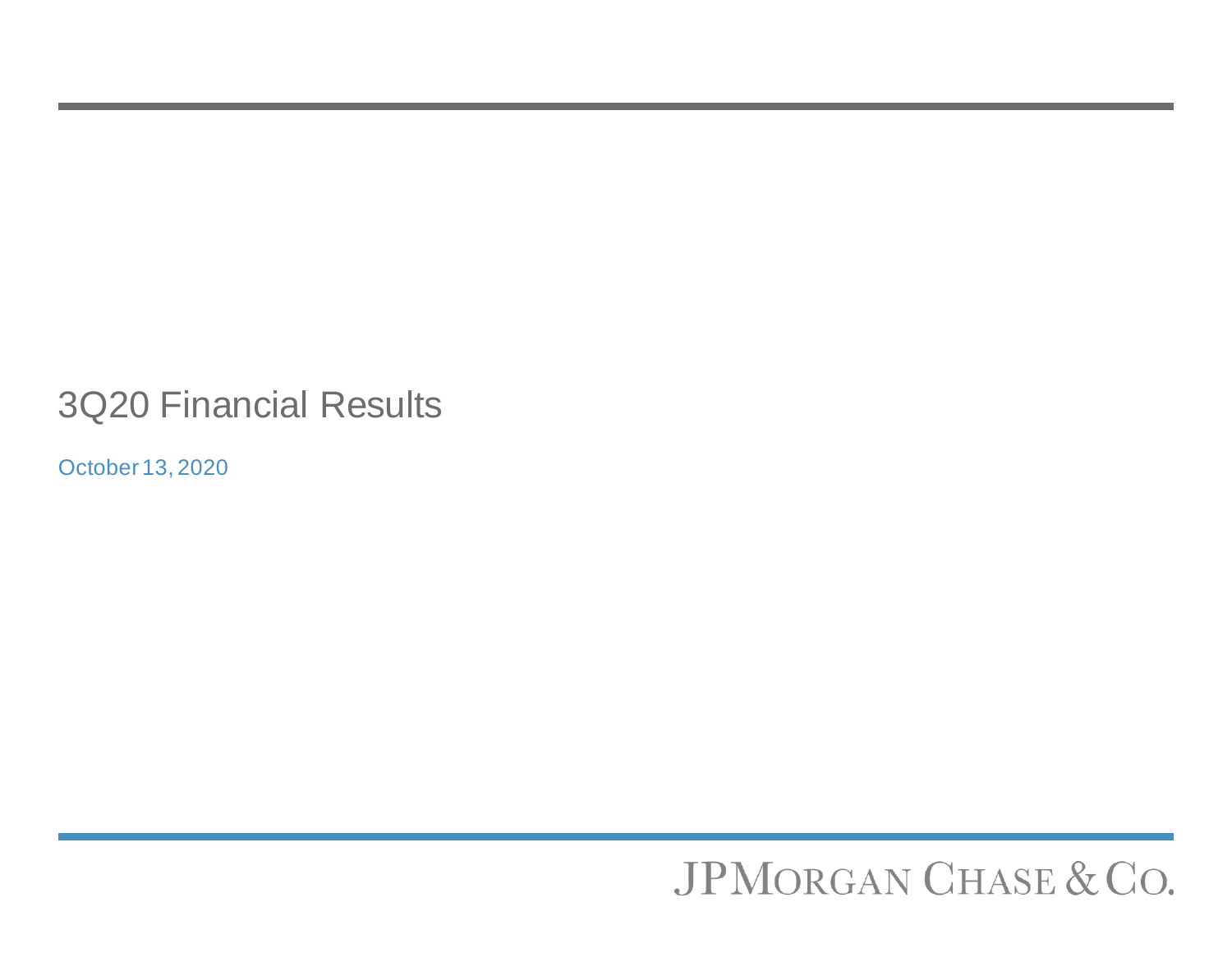## 3Q20 Financial highlights

*ROTCE<sup>1</sup>* **19%**

*CET1 capital ratios<sup>2</sup>* **Std. 13.0%; Adv. 13.8%** *Net payout LTM<sup>3</sup>* **97%**

- 3Q20 net income of \$9.4B and EPS of \$2.92
	- $\blacksquare$  Managed revenue of \$29.9B<sup>4,5</sup>
	- Expense of  $$16.9B<sup>5</sup>$  and managed overhead ratio of 56%<sup>4</sup>
- Balance sheet
	- Loans<sup>6,7</sup>: average loans of \$991B up 1% YoY and down 4% QoQ
	- Deposits: average deposits of \$2.0T up 30% YoY and 5% QoQ
	- **Basel III** CET1 capital of  $$198B^2$ 
		- $-$  Standardized CET1 capital ratio of 13.0%<sup>2</sup>; Advanced CET1 capital ratio of 13.8%<sup>2</sup>
- Capital returned to shareholders
	- Common dividend of \$2.8B or \$0.90 per share
	- $\blacksquare$  No repurchases in 3Q20; extended suspension of repurchases at least through the end of 4Q20<sup>8</sup>

| <b>Significant items (\$mm, excluding EPS)</b> |         |            |            |
|------------------------------------------------|---------|------------|------------|
|                                                | Pretax  | Net income | <b>EPS</b> |
| Firmwide legal expense                         | (\$524) | (\$525)    | (\$0.17)   |

<sup>1</sup> See note 2 on slide 12

<sup>3</sup> Last twelv e months ("LTM"). Net of stock issued to employ ees

<sup>4</sup> See note 1 on slide 12

<sup>5</sup> See note 10 on slide 12

<sup>6</sup> Includes the impact of loans originated under the Pay check Protection Program ("PPP")

<sup>7</sup>See note 11 on slide 12 <sup>8</sup> See note 8 on slide 12

1

<sup>&</sup>lt;sup>2</sup> Represents the estimated common equity Tier 1 ("CET1") capital and ratio for the current period. See note 6 on slide 12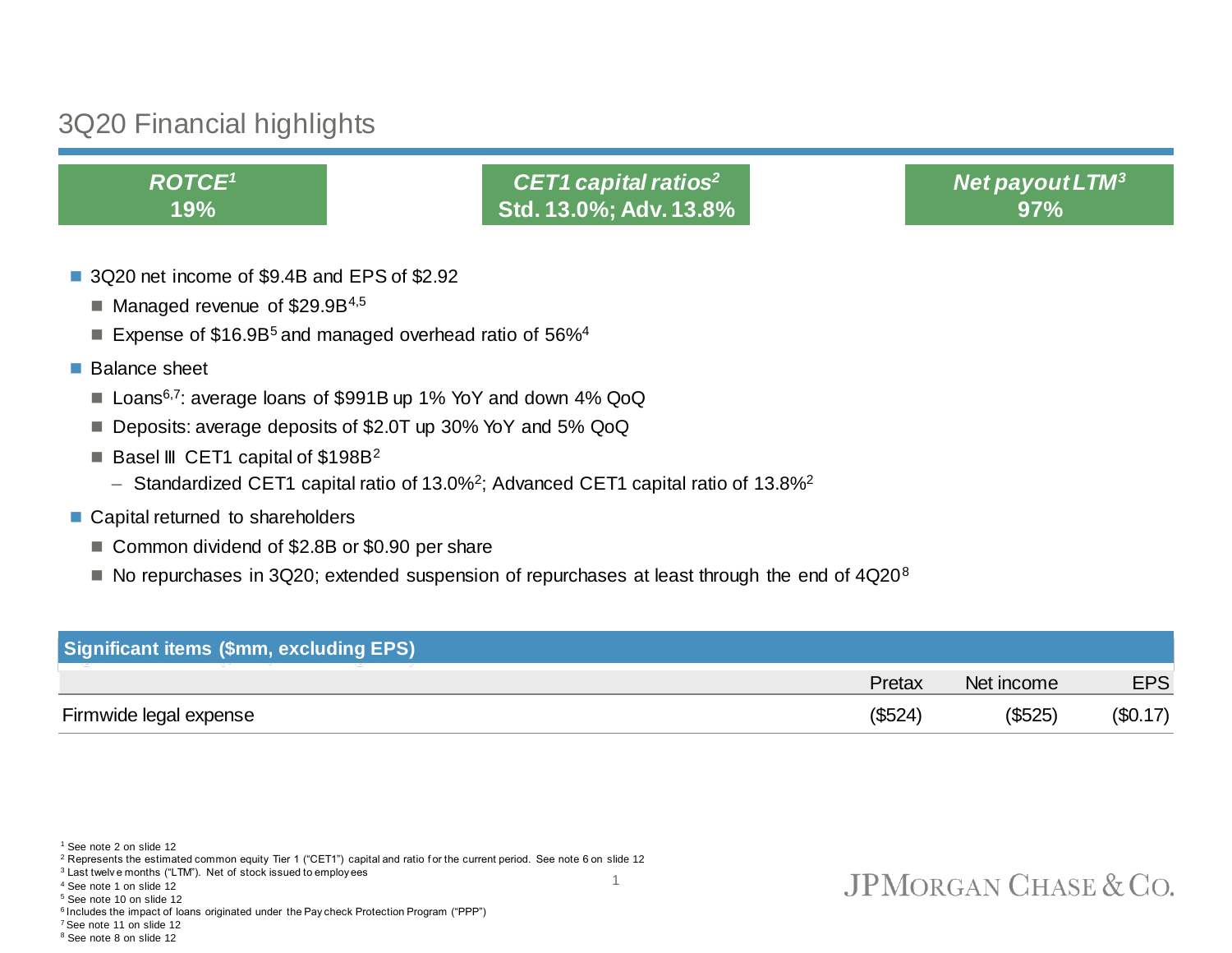## 3Q20 Financial results<sup>1</sup>

**\$B, except per share data**

|                                                |                                            |                    |                                                             |                  |        | \$O/(U) |         |
|------------------------------------------------|--------------------------------------------|--------------------|-------------------------------------------------------------|------------------|--------|---------|---------|
|                                                |                                            |                    |                                                             |                  | 3Q20   | 2Q20    | 3Q19    |
| Net interest income                            |                                            |                    |                                                             |                  | \$13.1 | (\$0.8) | (\$1.2) |
| Noninterest revenue <sup>2</sup>               |                                            |                    |                                                             |                  | 16.8   | (3.0)   | 1.2     |
| Managed revenue <sup>1,2</sup>                 | βB                                         | 3Q20               | 2Q20                                                        | 3Q19             | 29.9   | (3.9)   | (0.1)   |
| Expense <sup>2</sup>                           | Net charge-offs<br>Reserve build/(release) | \$1.2<br>(0.6)     | \$1.6<br>8.9                                                | \$1.4<br>0.1     | 16.9   | (0.1)   | 0.5     |
| <b>Credit costs</b>                            | <b>Credit costs</b>                        | \$0.6              | \$10.5                                                      | \$1.5            | 0.6    | (9.9)   | (0.9)   |
| Reported net income                            |                                            |                    | 3Q20 Tax rate                                               |                  | \$9.4  | \$4.8   | \$0.4   |
| Net income applicable to common stockholders   |                                            |                    | Effective rate: 19.0%<br>Managed rate: 24.2% <sup>1,6</sup> |                  | \$9.0  | \$4.8   | \$0.4   |
| <b>Reported EPS</b>                            |                                            |                    |                                                             |                  | \$2.92 | \$1.54  | \$0.24  |
| ROE <sup>3</sup>                               |                                            | 3Q20<br><b>CCB</b> | <b>ROE</b><br>29%                                           | O/H ratio<br>53% | 15%    | 7%      | 15%     |
| ROICE <sup>3,4</sup>                           |                                            | <b>CIB</b>         | 21%                                                         | 50%              | 19     | 9       | 18      |
| Overhead ratio – managed <sup>1,3</sup>        |                                            | CB<br><b>AWM</b>   | 19%<br>32%                                                  | 42%<br>70%       | 56     | 50      | 55      |
| Memo: Adjusted expense <sup>5</sup>            |                                            |                    |                                                             |                  | \$16.4 | (\$0.5) | \$0.0\$ |
| Memo: Adjusted overhead ratio <sup>1,3,5</sup> |                                            |                    |                                                             |                  | 55%    | 50%     | 55%     |

<sup>2</sup> See note 10 on slide 12

<sup>3</sup> Actual numbers f or all periods, not ov er/(under)

<sup>4</sup> See note 2 on slide 12 <sup>5</sup> See note 3 on slide 12

<sup>6</sup> Ref lects f ully taxable-equiv alent ("FTE") adjustments of \$794mm in 3Q20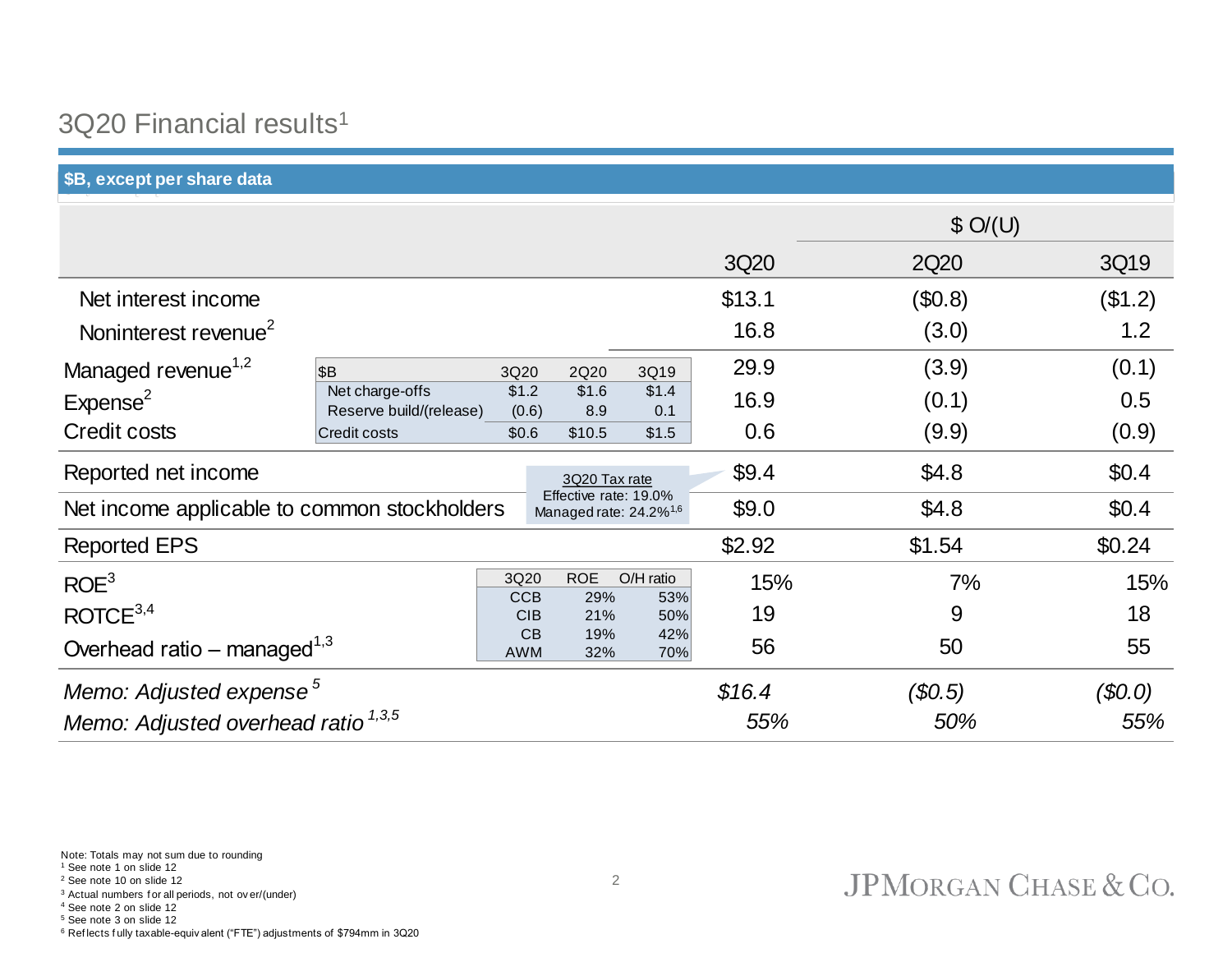## 3Q20 Reserves

## **Allowance for credit losses (\$B)<sup>1</sup>**

|                             |            | <b>CECL</b> |                  |           |                 |           |
|-----------------------------|------------|-------------|------------------|-----------|-----------------|-----------|
|                             |            | adoption    | 1H <sub>20</sub> |           | 3Q20            |           |
|                             | 12/31/2019 | impact      | Build/(release)  | 6/30/2020 | Build/(release) | 9/30/2020 |
| Consumer                    |            |             |                  |           |                 |           |
| Card                        | \$5.7      | \$5.5       | \$6.7            | \$17.8    | \$0.0           | \$17.8    |
| Home Lending                | 1.9        | 0.1         | 1.2              | 3.2       | (0.3)           | 2.9       |
| Other Consumer <sup>2</sup> | 0.7        | 0.3         | 0.9              | 1.9       | (0.1)           | 1.8       |
| <b>Total Consumer</b>       | 8.3        | 5.9         | 8.8              | 22.9      | (0.4)           | 22.5      |
| Wholesale $2$               | 6.0        | (1.6)       | 7.0              | 11.4      | (0.3)           | 11.1      |
| <b>Securities</b>           | <b>N/A</b> | 0.0         | 0.0              | 0.0       | 0.1             | 0.1       |
| Firmwide                    | \$14.3     | \$4.3       | \$15.7           | \$34.3    | (\$0.6)         | \$33.8]   |

| U.S. unemployment rate <sup>3</sup> |       |         |         | U.S. real GDP - cumulative change <sup>4</sup> |           |           |           |
|-------------------------------------|-------|---------|---------|------------------------------------------------|-----------|-----------|-----------|
| Base Case Outlook at:               | 4Q20  | 2Q21    | 4Q21    | Base Case Outlook at:                          | 4Q20      | 2Q21      | 4Q21      |
| 1Q20                                | 6.6%  | 5.5%    | 4.6%    | 1Q20                                           | (5.4%)    | $(2.3\%)$ | 0.3%      |
| 2Q20                                | 10.9% | $9.0\%$ | $7.7\%$ | 2Q20                                           | $(6.2\%)$ | $(4.0\%)$ | $(3.0\%)$ |
| 3Q20                                | 9.5%  | 8.5%    | 7.3%    | 3Q20                                           | $(5.4\%)$ | $(3.7\%)$ | $(2.4\%)$ |

Note: Totals may not sum due to rounding

<sup>1</sup> See note 5 on slide 12

<sup>2</sup> Other Consumer includes AWM's mortgage portfolio and excludes risk-rated Business Banking and

Auto dealer portf olios that hav e been reclassif ied to the Wholesale portf olio

<sup>3</sup> Quarterly av erage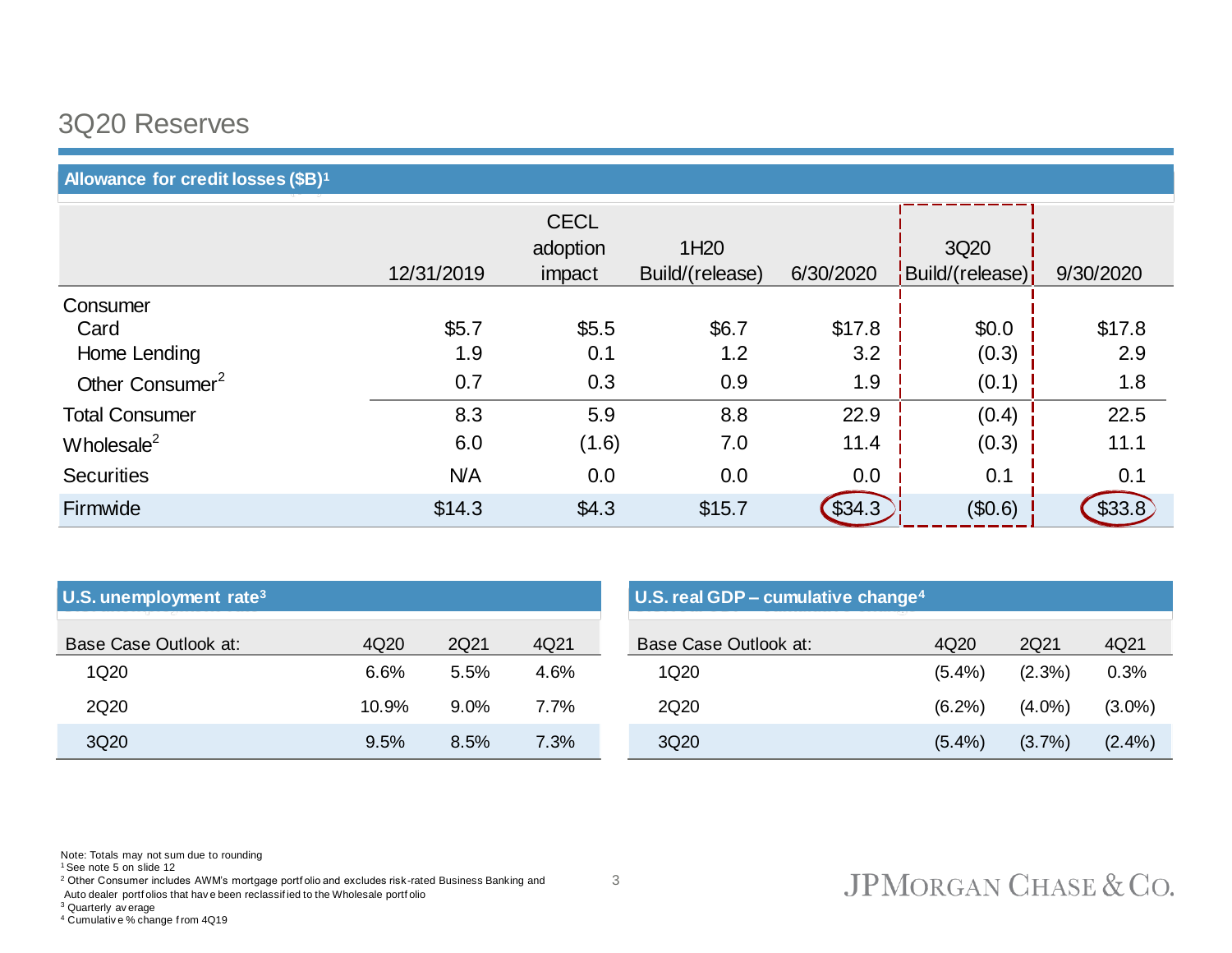## Update on payment deferrals

| Consumer loans with payment deferral (\$mm)                                 |              |              |             |                              |  |  |
|-----------------------------------------------------------------------------|--------------|--------------|-------------|------------------------------|--|--|
|                                                                             | 6/30/2020    |              | 9/30/2020   |                              |  |  |
|                                                                             |              |              |             | % of accounts                |  |  |
|                                                                             | Loan balance | Loan balance | $%$ of      | who exited                   |  |  |
|                                                                             | with payment | with payment | loan class  | payment deferral             |  |  |
|                                                                             | deferral     | deferral     | balance $1$ | and are current <sup>2</sup> |  |  |
| Residential real estate (including third-party loans serviced) <sup>3</sup> | \$54,532     | \$28,516     | 4.4%        | 91%                          |  |  |
| Residential real estate (retained) <sup>3</sup>                             | 20,548       | 11,458       | 5.0         | 88                           |  |  |
| Auto and other <sup>4</sup>                                                 | 3,357        | 457          | 0.6         | 95                           |  |  |
| Credit card                                                                 | 4,384        | 368          | 0.3         | 91                           |  |  |
| <b>Total consumer</b>                                                       | \$62,273     | \$29,341     | 3.4%        | 92%                          |  |  |

4

Note: Totals may not sum due to rounding <sup>1</sup> Represents the unpaid principal balance of loans with pay ment def erral, div ided by the total unpaid principal balance of the respectiv e loan classes loans

2 Includes accounts less than 30 day s past due

3 Includes residential real estate loans held in CCB, AWM and Corporate

4 Excludes risk-rated business banking and auto dealer loans held in CCB and auto operating lease assets that were still with pay ment deferral as of the reporting date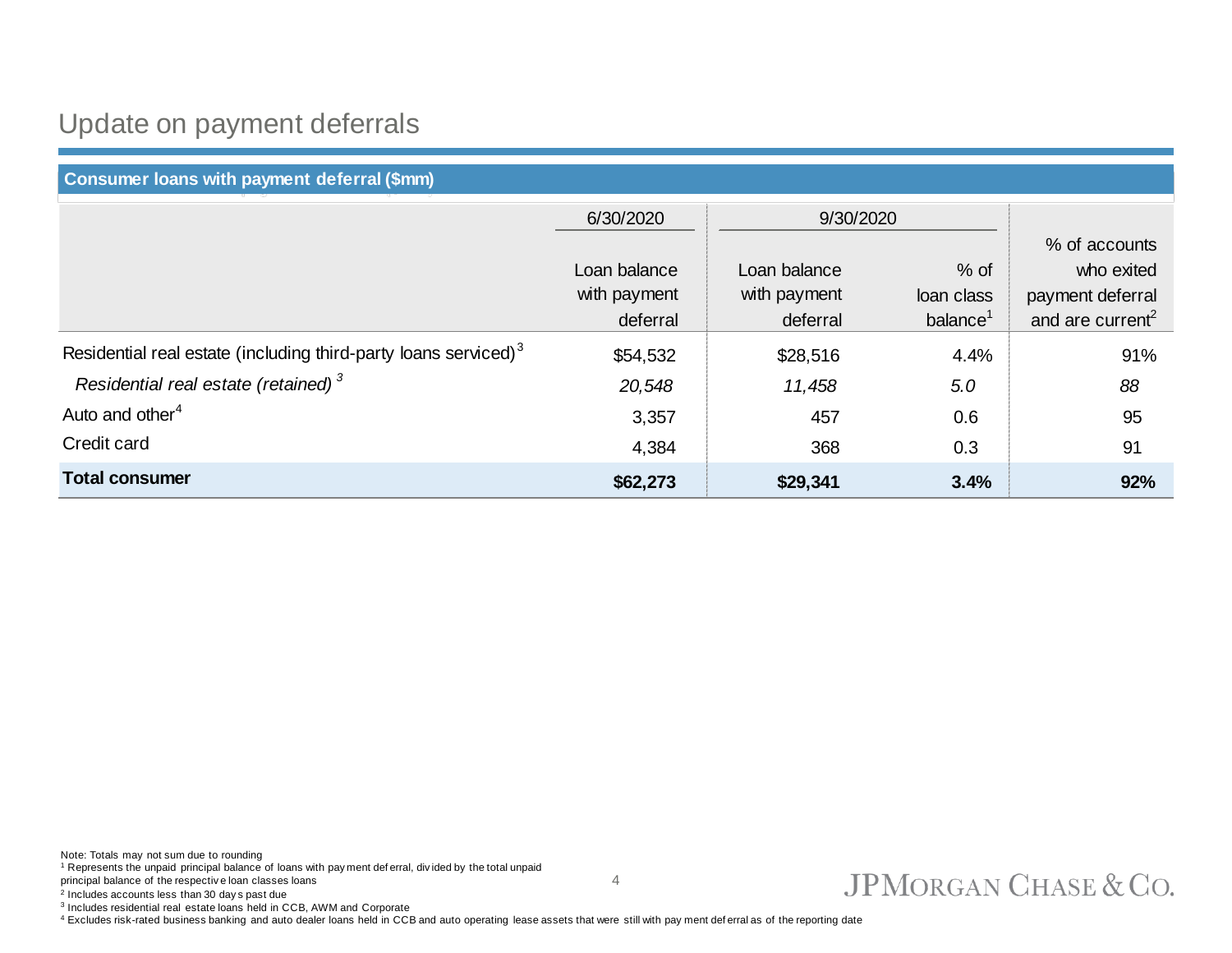## Fortress balance sheet

| \$B, except per share data                  |                                      |         |                      |         |
|---------------------------------------------|--------------------------------------|---------|----------------------|---------|
|                                             |                                      | 3Q20    | 2Q20                 | 3Q19    |
| Risk-based capital metrics <sup>1</sup>     |                                      |         |                      |         |
| CET1 capital                                |                                      | \$198   | \$191                | \$188   |
| <b>Basel III Standardized</b>               |                                      |         |                      |         |
| CET1 capital ratio                          |                                      | 13.0%   | 12.4%                | 12.3%   |
| Risk-weighted assets                        |                                      | \$1,517 | \$1,541              | \$1,528 |
| <b>Basel III Advanced</b>                   |                                      |         |                      |         |
| CET1 capital ratio                          |                                      | 13.8%   | 13.2%                | 13.1%   |
| Risk-weighted assets                        |                                      | \$1,431 | \$1,451              | \$1,436 |
| Leverage-based capital metrics <sup>2</sup> | 3Q20 Firm SLR excluding              |         |                      |         |
| <b>Firm SLR</b>                             | temporary relief <sup>2</sup> : 5.8% | 7.0%    | 6.8%                 | 6.3%    |
| Total leverage exposure                     |                                      | \$3,247 | \$3,228              | \$3,405 |
| <b>Liquidity sources<sup>3</sup></b>        |                                      |         |                      |         |
| HQLA and unencumbered marketable securities |                                      | \$1,330 | \$1,257              | \$849   |
| <b>Balance sheet metrics</b>                |                                      |         |                      |         |
| Total assets (EOP)                          |                                      | \$3,246 | \$3,214 <sup>4</sup> | \$2,765 |
| Tangible book value per share <sup>5</sup>  |                                      | \$63.93 | \$61.76              | \$60.48 |

5

<sup>1</sup> Estimated f or the current period. See note 6 on slide 12

<sup>2</sup> Estimated for the current period. Represents the supplementary lev erage ratio ("SLR"); 3Q20 and 2Q20 Firm

SLR includes temporary exclusions of U.S. Treasury securities and deposits at Federal Reserv e Banks

<sup>3</sup> Estimated f or the current period. See note 7 on slide 12

<sup>4</sup> Prior-period amounts hav e been rev ised to conf orm with the current presentation

<sup>5</sup> See note 2 on slide 12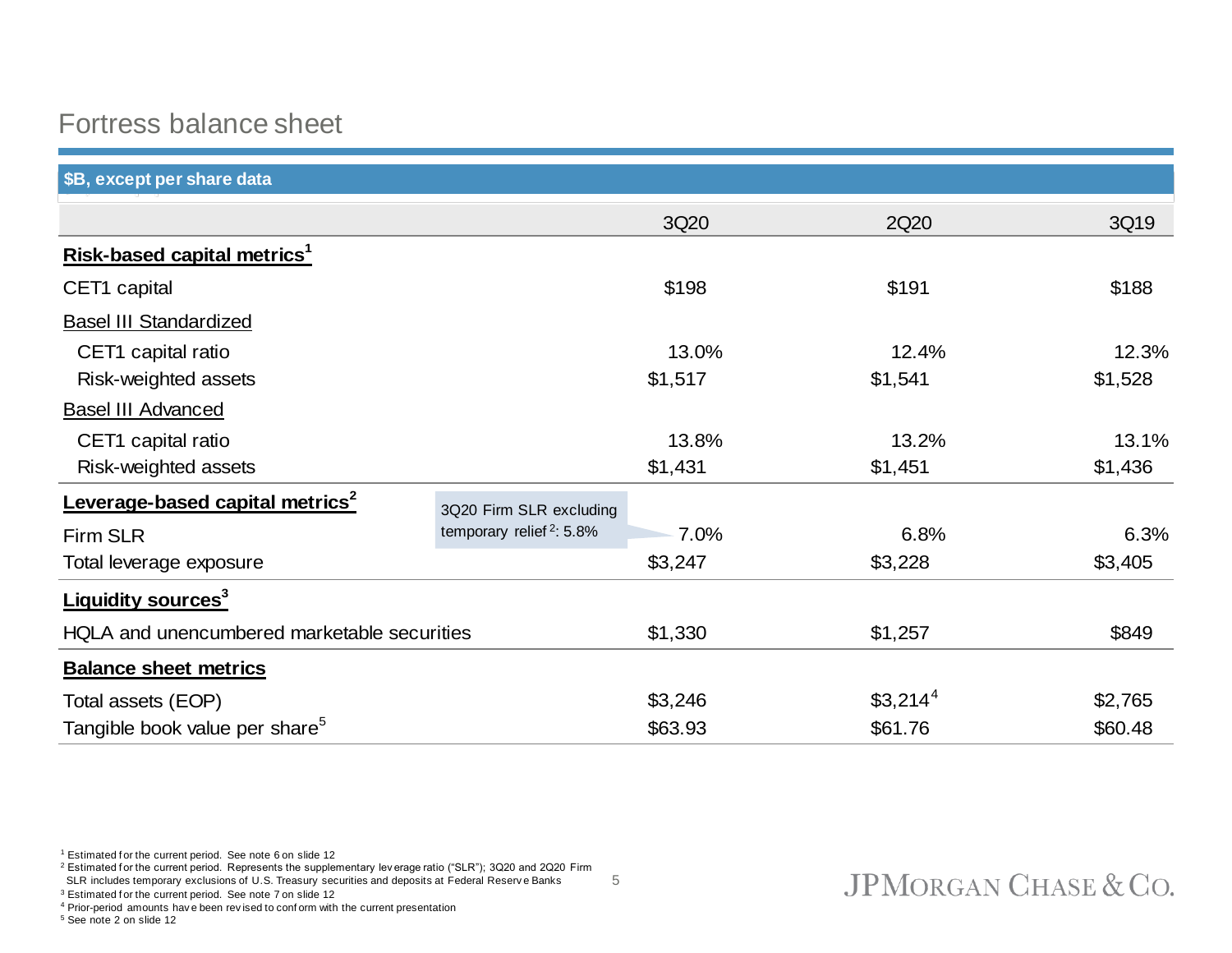## Consumer & Community Banking<sup>1</sup>

| <b>Smm</b>                  |                  |         |           |  |
|-----------------------------|------------------|---------|-----------|--|
|                             |                  | \$O/(U) |           |  |
|                             | 3Q <sub>20</sub> | 2Q20    | 3Q19      |  |
| Revenue <sup>2</sup>        | \$12,755         | \$538   | (\$1,203) |  |
| Consumer & Business Banking | 5,557            | 450     | (1,225)   |  |
| Home Lending                | 1,714            | 27      | 249       |  |
| Card & Auto <sup>2</sup>    | 5,484            | 61      | (227)     |  |
| Expense <sup>2</sup>        | 6,770            | 144     | (255)     |  |
| Credit costs                | 794              | (5,034) | (517)     |  |
| Net charge-offs (NCOs)      | 1.094            | (184)   | (167)     |  |
| Change in allowance         | (300)            | (4,850) | (350)     |  |
| Net income                  | \$3,873          | \$4,049 | (\$372)   |  |

### **Key drivers/statistics (\$B)<sup>3</sup>**

| Equity                           | \$52.0  | \$52.0  | \$52.0  |
|----------------------------------|---------|---------|---------|
| <b>ROE</b>                       | 29%     | $(2)\%$ | 31%     |
| Overhead ratio                   | 53      | 54      | 50      |
| Average loans <sup>4</sup>       | \$440.0 | \$443.4 | \$472.2 |
| Average deposits                 | 887.1   | 832.0   | 693.9   |
| Active mobile customers (mm)     | 40.1    | 39.0    | 36.5    |
| Debit & credit card sales volume | \$278.2 | \$237.6 | \$282.2 |

- Average loans down 7% YoY
- Average deposits up 28% YoY
- Active mobile customers up 10% YoY
- Client investment assets up 11% YoY
- Credit card sales volume down 8% YoY

### **Financial performance**

- Net income of \$3.9B, down 9% YoY
- Revenue of \$12.8B, down 9% YoY
- Expense of \$6.8B, down 4% YoY, predominantly driven by lower marketing investments
- Credit costs of \$794mm, down \$517mm YoY
	- \$300mm reserve release in Home Lending due to portfolio run-off vs. \$50mm net reserve build for CCB in 3Q19
	- Net charge-offs were down \$167mm YoY, predominantly driven by Card

### **Key drivers/statistics (\$B) – detail by business**

|                                                 | 3Q20    | 2Q20       | 3Q19       |
|-------------------------------------------------|---------|------------|------------|
| <b>Consumer &amp; Business Banking</b>          |         |            |            |
| Business Banking average loans <sup>5</sup>     | \$44.4  | \$38.7     | \$24.2     |
| Business Banking loan originations <sup>6</sup> | 1.4     | 23.0       | 1.6        |
| Client investment assets (EOP)                  | 376.1   | 356.1      | 337.9      |
| Deposit margin                                  | 1.43%   | 1.52%      | 2.47%      |
| Home Lending                                    |         |            |            |
| Average loans <sup>4</sup>                      | \$192.2 | \$199.5    | \$226.1    |
| Loan originations <sup>7</sup>                  | 29.0    | 24.2       | 32.4       |
| EOP total loans serviced                        | 654.0   | 683.7      | 774.8      |
| Net charge-off/(recovery) rate                  | 0.02%   | $(0.01)$ % | $(0.08)\%$ |
| Card & Auto                                     |         |            |            |
| Card average loans                              | \$140.4 | \$142.4    | \$158.2    |
| Auto average loans and leased assets            | 82.0    | 82.9       | 83.1       |
| Auto loan and lease originations                | 11.4    | 7.7        | 9.1        |
| Card net charge-off rate                        | 2.92%   | 3.33%      | 2.95%      |
| Credit Card net revenue rate <sup>2</sup>       | 10.96   | 11.02      | 10.40      |
| Credit Card sales volume <sup>8</sup>           | \$178.1 | \$148.5    | \$193.6    |

<sup>1</sup> See notes 1 and 9 on slide 12

<sup>2</sup> See note 10 on slide 12 For additional f ootnotes see slide 13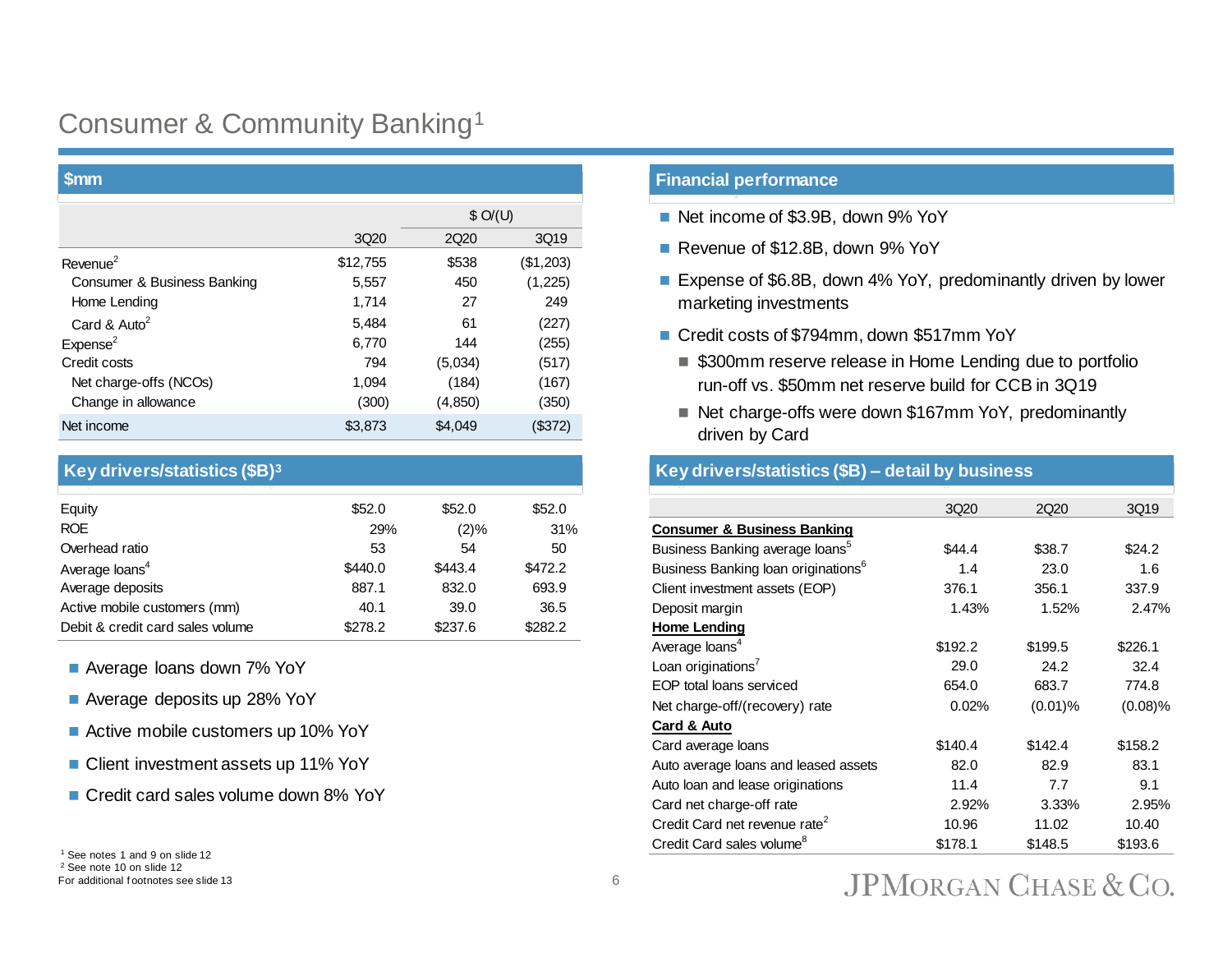## Corporate & Investment Bank<sup>1</sup>

| <b>Smm</b>                                     |          |           |         |  |
|------------------------------------------------|----------|-----------|---------|--|
|                                                |          | \$O/(U)   |         |  |
|                                                | 3Q20     | 2Q20      | 3Q19    |  |
| Revenue                                        | \$11,503 | (\$4,849) | \$1,981 |  |
| Investment Banking revenue                     | 2,087    | (1, 314)  | 216     |  |
| <b>Wholesale Payments</b>                      | 1,289    | (67)      | (72)    |  |
| Lending                                        | 333      | 63        | 80      |  |
| <b>Total Banking</b>                           | 3,709    | (1,318)   | 224     |  |
| <b>Fixed Income Markets</b>                    | 4,597    | (2,741)   | 1,040   |  |
| <b>Equity Markets</b>                          | 1,999    | (381)     | 482     |  |
| <b>Securities Services</b>                     | 1,029    | (68)      | (5)     |  |
| Credit Adjustments & Other                     | 169      | (341)     | 240     |  |
| <b>Total Markets &amp; Securities Services</b> | 7,794    | (3,531)   | 1,757   |  |
| Expense                                        | 5,797    | (967)     | 293     |  |
| Credit costs                                   | (81)     | (2,068)   | (173)   |  |
| Net income                                     | \$4,304  | (\$1,160) | \$1,473 |  |

## **Key drivers/statistics (\$B)<sup>2</sup>**

| \$80.0  | \$80.0                | \$80.0  |
|---------|-----------------------|---------|
| 21%     | 27%                   | 13%     |
| 50      | 41                    | 58      |
| 23      | 24                    | 30      |
| \$2,165 | \$2,847               | \$1,981 |
| 161.4   | 187.6                 | 151.6   |
| 635.0   | 607.9                 | 471.3   |
| 406.1   | 371.9                 | 380.5   |
| 28.6    | 27.4                  | 25.7    |
| 3.15%   | $2.87\%$ <sup>7</sup> | 1.33%   |
| 0.07    | 0.53                  | 0.13    |
| \$90    | \$127                 | \$38    |
|         |                       |         |

<sup>1</sup> See notes 1 and 9 on slide 12

### For additional f ootnotes see slide 13

### **Financial performance**

- Net income of \$4.3B, up 52% YoY; revenue of \$11.5B, up 21%
- **Banking revenue** 
	- IB revenue of \$2.1B, up 12% YoY
		- IB fees, up 9%, reflecting higher equity and debt underwriting fees, partially offset by lower advisory fees
			- Ranked #1 in Global IB fees for YTD 2020
	- Wholesale Payments revenue of \$1.3B, down 5% YoY
	- Lending revenue was \$333mm, up 32% YoY
- **Markets & Securities Services revenue** 
	- Markets revenue of \$6.6B, up 30% YoY
		- Fixed Income Markets revenue was \$4.6B, up 29% YoY, driven by strong performance across products, particularly in Commodities, Credit and Securitized Products
		- Equity Markets revenue of \$2.0B, up 32% YoY, driven by strong performance across products
	- Securities Services revenue of \$1.0B, flat YoY
- Expense of \$5.8B, up 5% YoY, predominantly driven by higher legal expense, partially offset by lower structural expense as well as lower volume- and revenue-related expense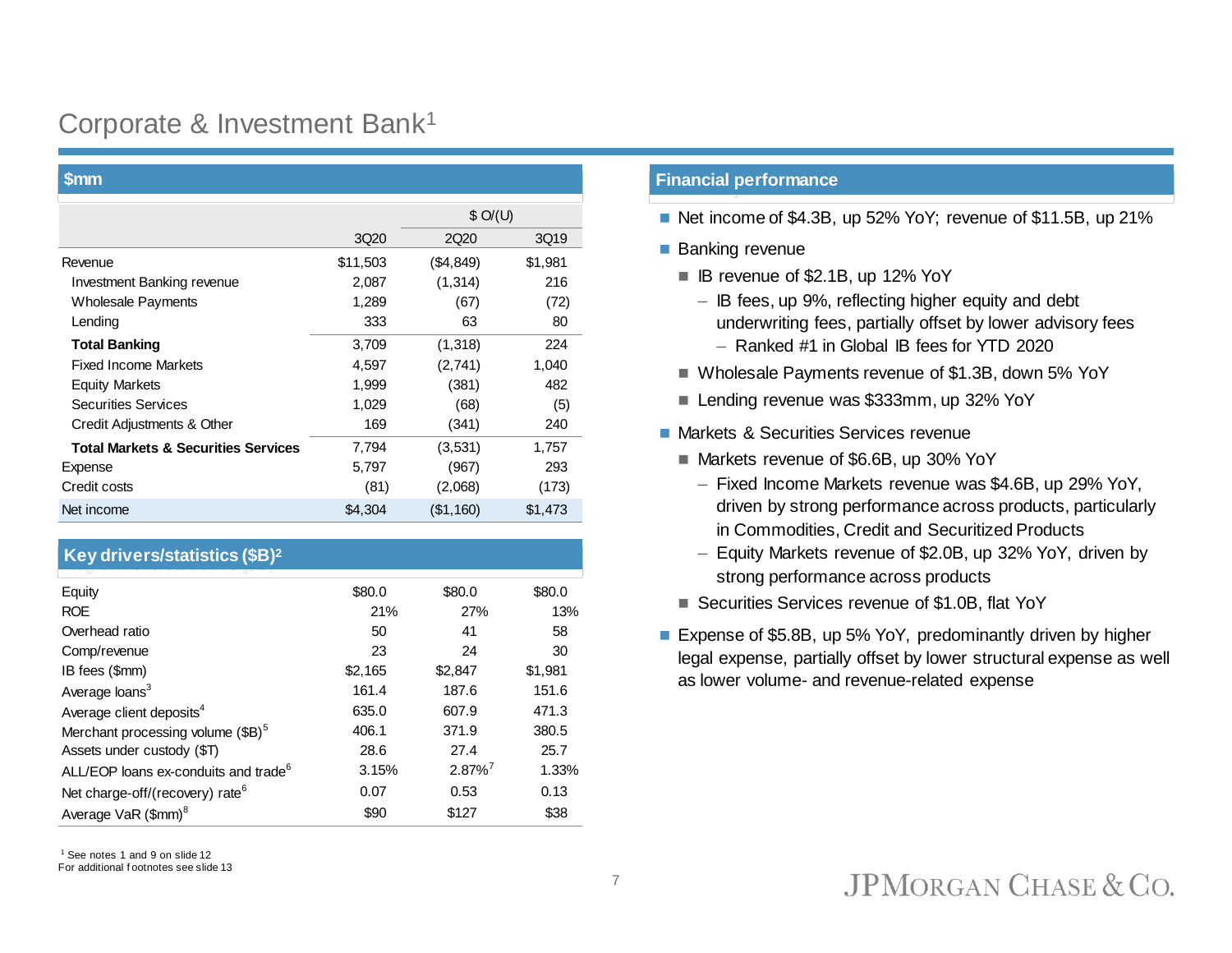## Commercial Banking<sup>1</sup>

|                                       |                  | \$O/(U)          |       |  |
|---------------------------------------|------------------|------------------|-------|--|
|                                       | 3Q <sub>20</sub> | 2Q <sub>20</sub> | 3Q19  |  |
| Revenue                               | \$2,285          | (\$107)          | \$11  |  |
| Middle Market Banking                 | 877              | 11               | (48)  |  |
| Corporate Client Banking              | 807              | (52)             | 40    |  |
| <b>Commercial Real Estate Banking</b> | 576              | 10               | 29    |  |
| Other                                 | 25               | (76)             | (10)  |  |
| Expense                               | 966              | 67               | 26    |  |
| Credit costs                          | (147)            | (2,578)          | (214) |  |
| Net income                            | \$1,088          | \$1,779          | \$145 |  |

### **Key drivers/statistics (\$B)<sup>2</sup>**

| Equity                                      | \$22.0 | \$22.0            | \$22.0 |
|---------------------------------------------|--------|-------------------|--------|
| <b>ROE</b>                                  | 19%    | (14)%             | 16%    |
| Overhead ratio                              | 42     | 38                | 41     |
| Gross IB revenue (\$mm)                     | \$840  | \$851             | \$700  |
| Average loans <sup>3</sup>                  | 218.1  | 233.5             | 208.2  |
| Average client deposits                     | 248.3  | 237.0             | 172.7  |
| Allowance for loan losses                   | 4.5    | $4.7^{4}$         | 2.8    |
| Nonaccrual loans                            | 1.6    | 1.4               | 0.7    |
| Net charge-off/(recovery) rate <sup>5</sup> | 0.11%  | 0.14%             | 0.09%  |
| ALL/loans <sup>5</sup>                      | 2.08   | 2.12 <sup>4</sup> | 1.32   |

### **\$mm Financial performance**

- Net income of \$1.1B, up 15% YoY
- Revenue of \$2.3B, flat YoY
	- Net interest income of \$1.5B, down 5% YoY, driven by lower deposit margin, predominantly offset by higher deposit balances and lending revenue
	- Gross IB revenue of \$840mm, up 20% YoY, driven by higher debt and equity underwriting activity
- Expense of \$966mm, up 3% YoY
- Credit costs net benefit of \$147mm
	- Net charge-offs were \$60mm
- Average loans of \$218B, up 5% YoY
	- C&I<sup>6</sup> up 8% YoY and down 12% QoQ; the QoQ decrease was driven by reduced revolving credit utilization
	- CRE<sup>6</sup> up 2% YoY and down 1% QoQ
- Average deposits of \$248B, up 44% YoY as client balances remain elevated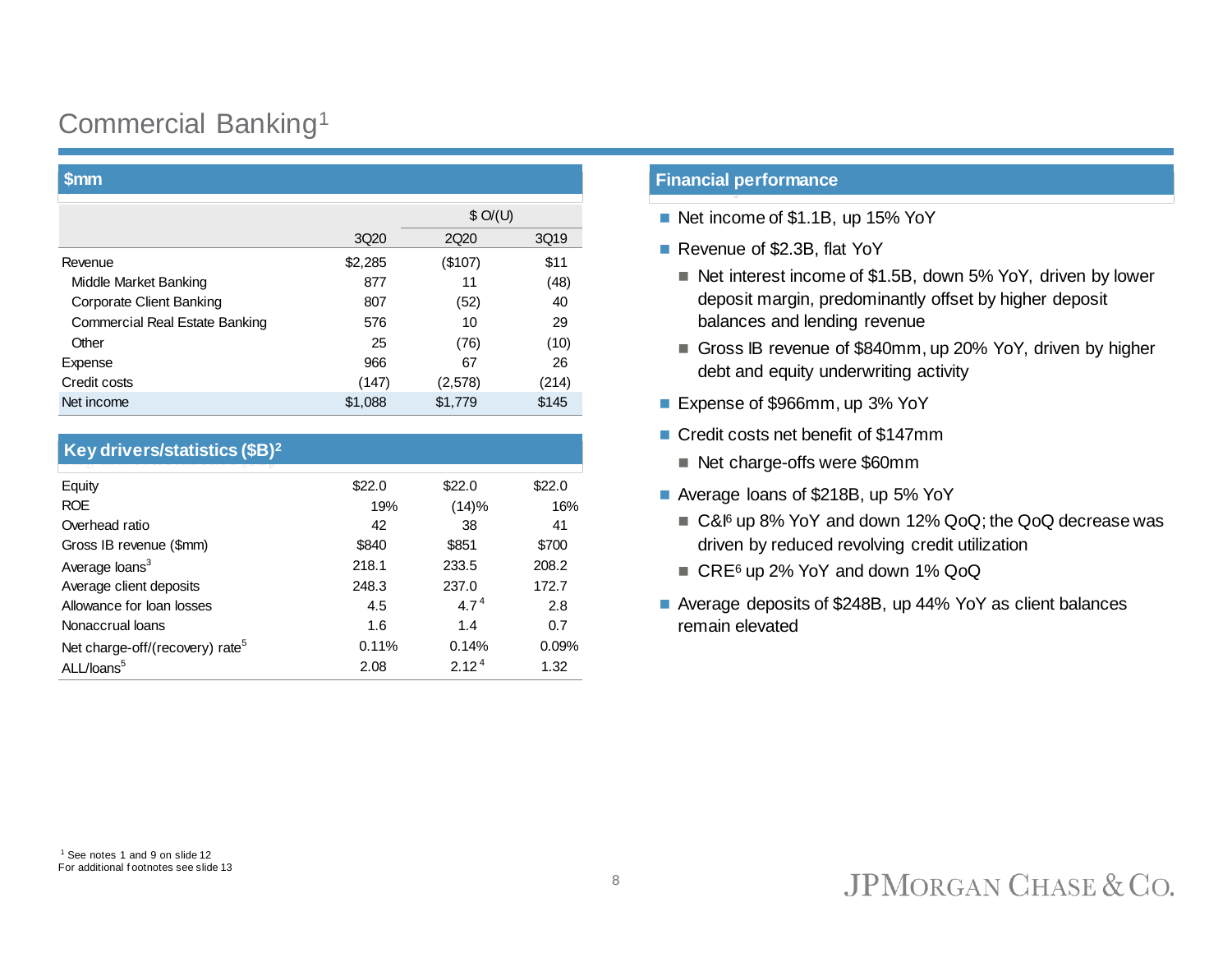## Asset & Wealth Management<sup>1</sup>

| <u>'Smm</u>       |         |                  |       |  |
|-------------------|---------|------------------|-------|--|
|                   |         | \$O/(U)          |       |  |
|                   | 3Q20    | 2Q <sub>20</sub> | 3Q19  |  |
| Revenue           | \$3,737 | \$127            | \$169 |  |
| Asset Management  | 1,924   | 144              | 108   |  |
| Wealth Management | 1,813   | (17)             | 61    |  |
| Expense           | 2,623   | 117              |       |  |
| Credit costs      | (51)    | (274)            | (95)  |  |
| Net income        | \$877   | \$219            | \$209 |  |

### **Key drivers/statistics (\$B)<sup>2</sup>**

| Equity                          | \$10.5  | \$10.5  | \$10.5  |
|---------------------------------|---------|---------|---------|
| <b>ROE</b>                      | 32%     | 24%     | 24%     |
| Pretax margin                   | 31      | 24      | 25      |
| Assets under management ("AUM") | \$2,595 | \$2,511 | \$2,246 |
| Client assets                   | 3.512   | 3.370   | 3,061   |
| Average loans                   | 170.1   | 163.4   | 150.5   |
| Average deposits                | 171.0   | 168.6   | 138.8   |

### **Financial performance**

- Net income of \$877mm, up 31% YoY
- Revenue of \$3.7B, up 5% YoY
	- Higher deposit and loan balances, along with higher management fees and brokerage activity, were largely offset by deposit margin compression
- Expense of \$2.6B, flat YoY
- Credit costs net benefit of \$51mm, driven by reserve releases
- **AUM** of \$2.6T and client assets of \$3.5T, were up 16% and 15% respectively, driven by cumulative net inflows into liquidity and long-term products as well as higher market levels
	- Net inflows of \$34B into long-term products and outflows of \$33B from liquidity products in the quarter
- Average loans of \$170B, up 13% YoY
- Average deposits of \$171B, up 23% YoY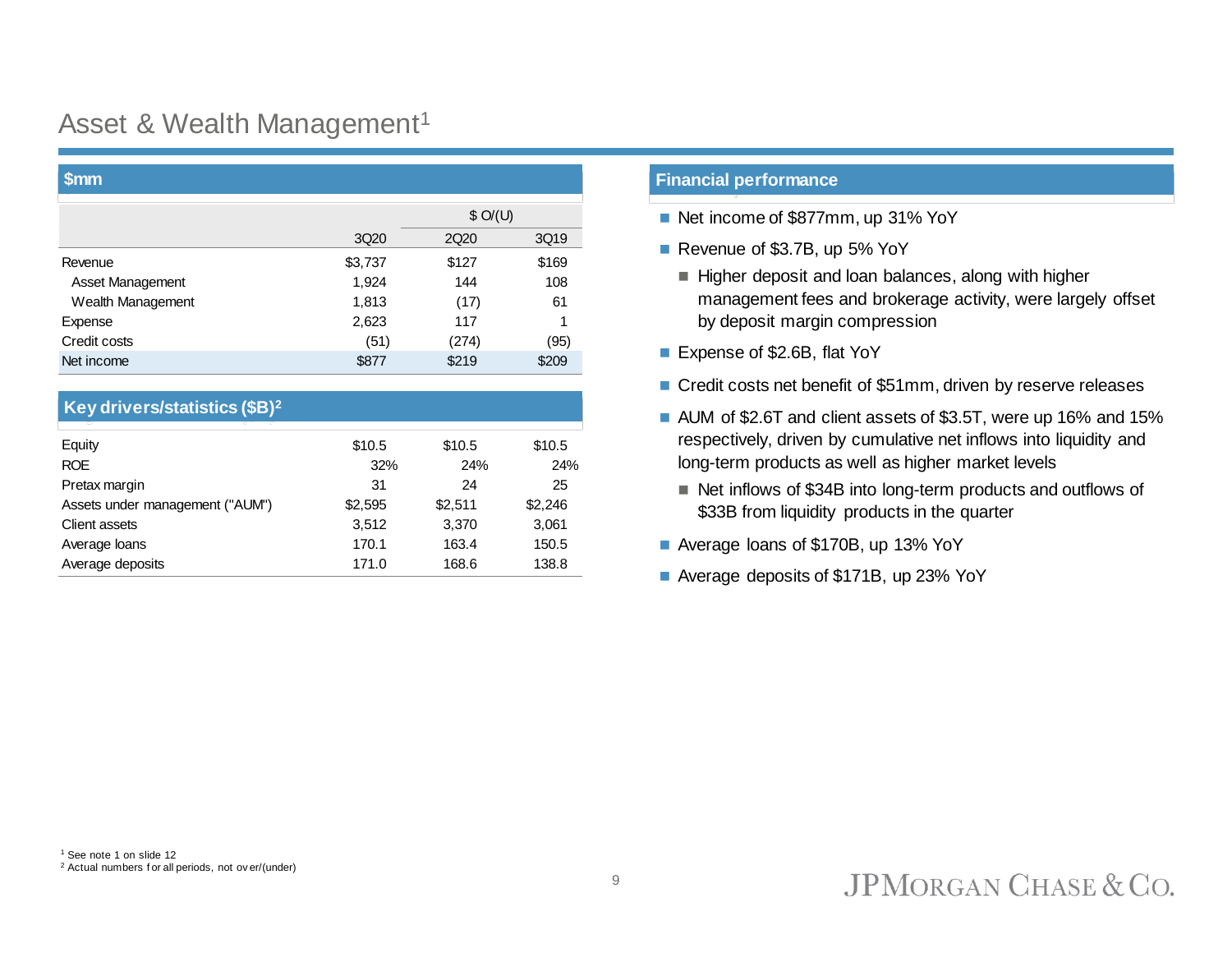## Corporate<sup>1</sup>

| <b>VIIIII</b>     |                  |         |           |  |
|-------------------|------------------|---------|-----------|--|
|                   |                  |         | \$O/(U)   |  |
|                   | 3Q <sub>20</sub> | 2Q20    | 3Q19      |  |
| Revenue           | (\$339)          | \$415   | (\$1,031) |  |
| Expense           | 719              | 572     | 438       |  |
| Credit costs      | 96               | 92      | 96        |  |
| Net income/(loss) | \$699            | (\$131) | (\$1,092) |  |
|                   |                  |         |           |  |

## **\$mm Financial performance**

### **Revenue**

- Net revenue was a loss of \$339mm, down \$1.0B YoY, driven by lower net interest income, largely on lower rates, including the impact of faster prepayments on mortgage-backed securities
	- The current quarter included \$466mm of net investment securities gains
	- $\blacksquare$  The prior year included  $\sim$ \$330mm of income related to loan sales in Home Lending

### **Expense**

■ Expense of \$719mm, up \$438mm YoY, predominantly driven by an impairment on a legacy investment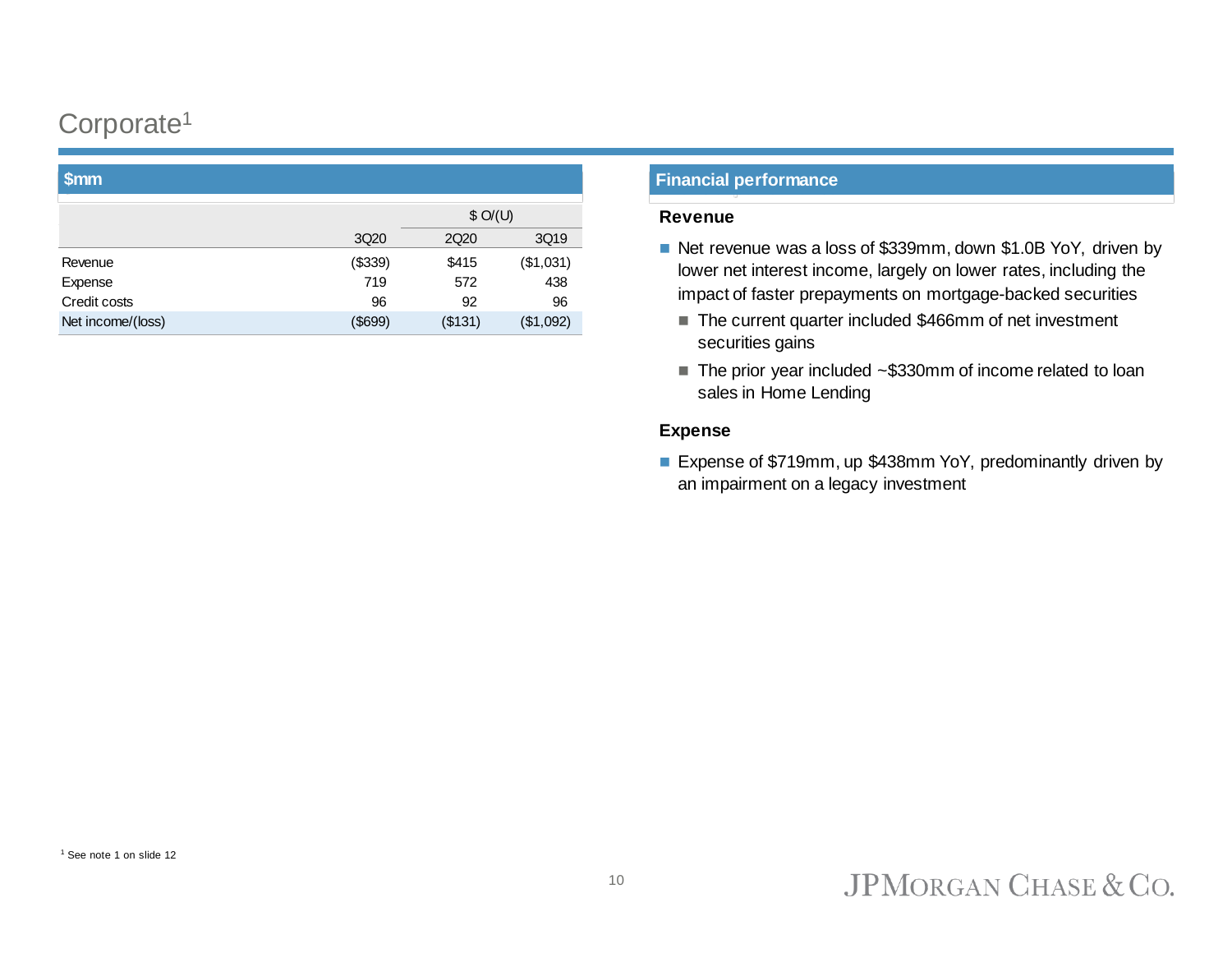## **Firmwide**

- Expect FY2020 net interest income to be ~\$55B, market dependent
- Expect FY2020 adjusted expense of ~\$66B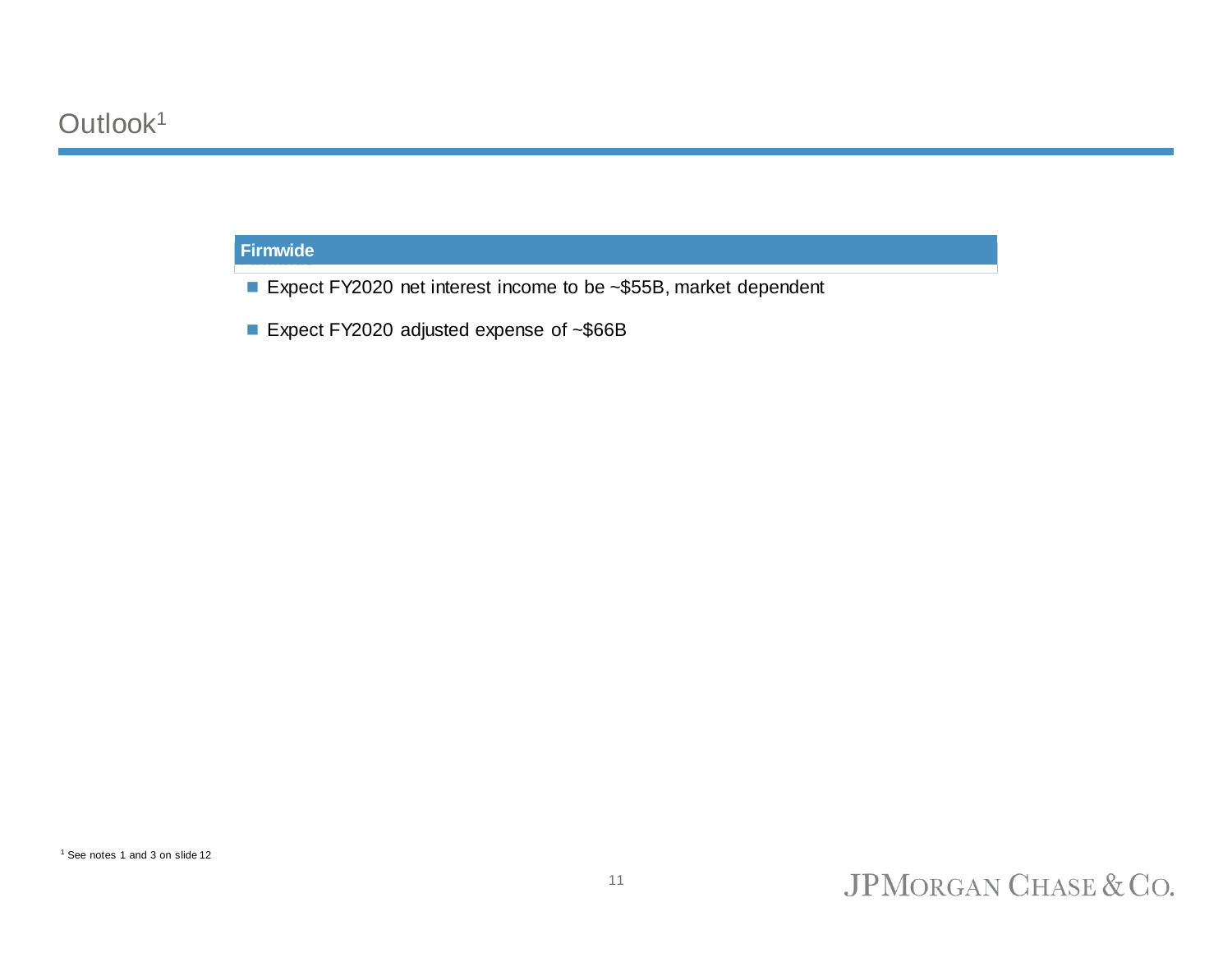## **Notes**

### **Notes on non-GAAP financial measures**

- 1. In addition to analyzing the Firm's results on a reported basis, management reviews Firmwide results, including the overhead ratio, on a "managed" basis; these Firmwide managed basis results are non-GAAP financial measures. The Firm also reviews the results of the lines of business on a managed basis. The Firm's definitio n of managed basis starts, in each case, with the reported U.S. GAAP results and includes certain reclassifications to present total net revenue for the Firm and each of the reportable business segments on a fully taxable-equivalent ("FTE") basis. Accordingly, revenue from investments that receive tax credits and tax-exempt securities is presented in the managed results on a basis comparable to taxable investments and securities. These financial measures allow management to assess the comparability of revenue arising from both taxable and tax-exempt sources. The corresponding income tax impact related to tax-exempt items is recorded within income tax expense. These adjustments have no impact on net income as reported by the Firm as a whole or by the lines of business. For a reconciliation of the Firm's results from a reported to managed basis. see page 7 of the Earnings Release Financial Supplement
- 2. Tangible common equity ("TCE"), return on tangible common equity ("ROTCE") and tangible book value per share ("TBVPS"), are e ach non-GAAP financial measures. TCE represents the Firm's common stockholders' equity (i.e., total stockholders' equity less preferred stock) less goodwill and identifiable intangible assets (other than mortgage servicing rights), net of related deferred tax liabilities. For a reconciliation from common stockholders' equity to TCE, see page 9 of the Earnings Release Financial Supplement. ROTCE measures the Firm's net income applicable to common equity as a percentage of average TCE. TBVPS represents the Firm's TCE at period-end divided by common shares at period-end. Book value per share was \$79.08, \$76.91 and \$75.24 at September 30, 2020, June 30, 2020 and September 30, 2019, respectively. TCE, ROTCE and TBVPS are utilized by the Firm, as well as investors and analysts, in assessing the Firm's use of equity
- 3. Adjusted expense and adjusted overhead ratio are each non-GAAP financial measures. Adjusted expense excludes Firmwide legal expense of \$524mm, \$118mm and \$10mm for the three months ended September 30, 2020, June 30, 2020 and September 30, 2019, respectively. The adjusted overhead ratio measures the Firm's adjusted expense as a percentage of adjusted managed net revenue. Management believes this information helps investors understand the effect of these items on reported results and provides an alternate presentation of the Firm's performance
- 4. Corporate & Investment Bank ("CIB") calculates the ratio of the allowance for loan losses to end-of-period loans ("ALL/EOP") excluding the impact of consolidated Firm-administered multi-seller conduits and trade finance loans, to provide a more meaningful assessment of CIB's allowance coverage ratio

### **Additional notes**

- 5. Effective January 1, 2020, the Firm adopted the Financial Instruments Credit Losses ("CECL") accounting guidance. Refer to Note 1 Basis of Presentation on pages 98-99 of the Firm's Quarterly Report on Form 10-Q for the quarterly period ended June 30, 2020 for further information
- 6. Reflects the relief provided by the Federal Reserve Board (the "Federal Reserve") in response to the COVID-19 pandemic, including the CECL capital transition provisions that became effective in the first quarter of 2020. For the periods ended September 30, 2020 and June 30, 2020, the impact of the CECL capital transition provisions resulted in an increase to CET1 capital of \$6.4B and \$6.5B, respectively. Refer to Regulatory Developments Relating to the COVID-19 Pandemic on pages 11-12 and Capital Risk Management on pages 49-54 of the Firm's Quarterly Report on Form 10-Q for the quarterly period ended June 30, 2020 for additional information. Refer to Capital Risk Management on pages 85 -92 of the Firm's 2019 Form 10-K for additional information on the Firm's capital metrics
- 7. High-quality liquid assets ("HQLA") represent the average amount of unencumbered liquid assets that qualify for inclusion in the liquidity coverage ratio ("LCR"), and excludes excess HQLA at JPMorgan Chase Bank, N.A. that are not transferable to non-bank affiliates. Unencumbered marketable securities, such as equity securities and fixed income debt securities, include HQLA-eligible securities which are included aspart of the excess liquidity at JPMorgan Chase Bank, N.A. that are not transferable to non-bankaffiliates. Does not include borrowing capacity at Federal Home Loan Banks ("FHLB") and the discount window at the Federal Reserve Bank. Refer to Liquidity Risk Management on pages 55 -59 of the Firm's Quarterly Report on Form 10-Q for the quarterly period ended June 30, 2020 for additional information
- 8. On September 30, 2020, the Federal Reserve extended its requirement for large banks to suspend net share repurchases through the end of the fourth quarter of 2020. For further information, see page 10 of the Earnings Release Financial Supplement
- 9. In the first quarter of 2020, the Firm began reporting a Wholesale Payments business unit within CIB following a realignment of the Firm's wholesale payments businesses. The Wholesale Payments business comprises:
	- Merchant Services, which was realigned from CCB to CIB
	- Treasury Services and Trade Finance in CIB. Trade Finance was previously reported in Lending in CIB

In connection with the alignment of Wholesale Payments, the assets, liabilities and headcount associated with the Merchant Se rvices business were realigned to CIB from CCB, and the revenue and expenses of the Merchant Services business is reported across CCB, CIB and CB based primarily on client relationships. Prior periods have been revised to reflect this realignment and revised allocation methodology

- 10. In the second quarter of 2020, the Firm reclassified certain spend-based credit card reward costs from marketing expense to be a reduction of card income, with no effect on net income. Prior-period amounts have been revised to conform with the current presentation
- 11. In the third quarter of 2020, the Firm reclassified certain fair value option elected lending-related positions from trading assets to loans. Prior-period amounts have been revised to conform with the current presentationJPMORGAN CHASE & CO. 12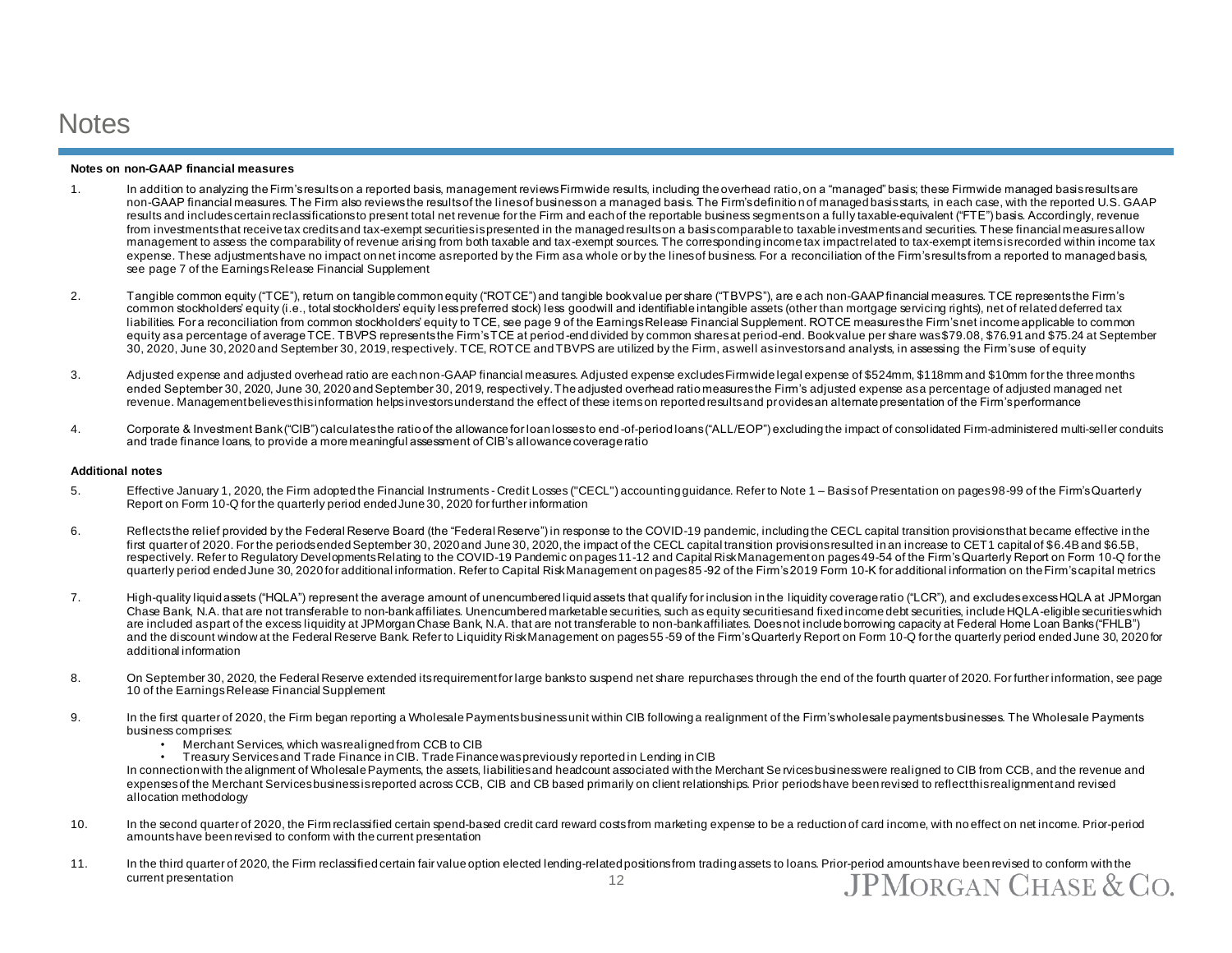## **Notes**

### **Additional notes on slide 6 – Consumer & Community Banking**

- 3. Actual numbers for all periods, not over/(under)
- 4. See note 11 on slide 12
- 5. Includes the impact of loans originated under the PPP. For further information, see page 12 of the Earnings Release Financial Supplement
- 6. Included \$396mm and \$21.5B of origination volume under the PPP for the three months ended September 30, 2020 and June 30, 2020, respectively
- 7. Firmw ide mortgage origination volume w as \$36.2B, \$28.3B and \$35.8B for the three months ended September 30, 2020, June 30, 2020 and September 30, 2019, respectively
- 8. Excludes Commercial Card

### **Additional notes on slide 7 – Corporate & Investment Bank**

- 2. Actual numbers for all periods, not over/(under)
- 3. See note 11 on slide 12
- 4. Client deposits and other third-party liabilities pertain to the Wholesale Payments and Securities Services businesses
- 5. Represents total merchant processing volume across CIB, CCB and CB
- 6. Loans held-for-sale and loans at fair value w ere excluded when calculating the loan loss coverage ratio and net charge-off/(recovery) rate. ALL/EOP loans as reported w as 2.26%, 2.16% and 0.99% at September 30, 2020, June 30, 2020 and September 30, 2019, respectively. See note 4 on slide 12
- 7. Prior-period amounts have been revised to conform w ith the current presentation
- 8. Effective January 1, 2020, the Firm refined the scope of VaR to exclude positions related to the risk management of interest rate exposure from changes in the Firm's own credit spread on fair value option elected liabilities, and included these positions in other sensitivity-based measures. Additionally, effective July 1, 2020, the Firm refined the scope of VaR to exclude certain asset-backed fair value option elected loans, and included them in other sensitivity-based measures to more effectively measure the risk from these loans. In the absence of these refinements, the average VaR for each of the follow ing reported components w ould have been different by the follow ing amounts: CIB fixed income of \$15mm and \$(11)mm, CIB Trading VaR \$11mm and \$(11)mm and CIB VaR \$11mm and \$(8)mm for the three months ended September 30, 2020 and June 30, 2020, respectively

### **Additional notes on slide 8 – Commercial Banking**

- 2. Actual numbers for all periods, not over/(under)
- 3. Includes the impact of loans originated under the PPP. For further information, see page 19 of the Earnings Release Financial Supplement
- 4. Prior-period amounts have been revised to conform w ith the current presentation
- 5. Loans held-for-sale and loans at fair value w ere excluded when calculating the net charge-off/(recovery) rate and loan loss coverage ratio
- 6. Commercial and Industrial ("C&I") and Commercial Real Estate ("CRE") groupings for CB are generally based on client segments and do not align w ith regulatory definitions